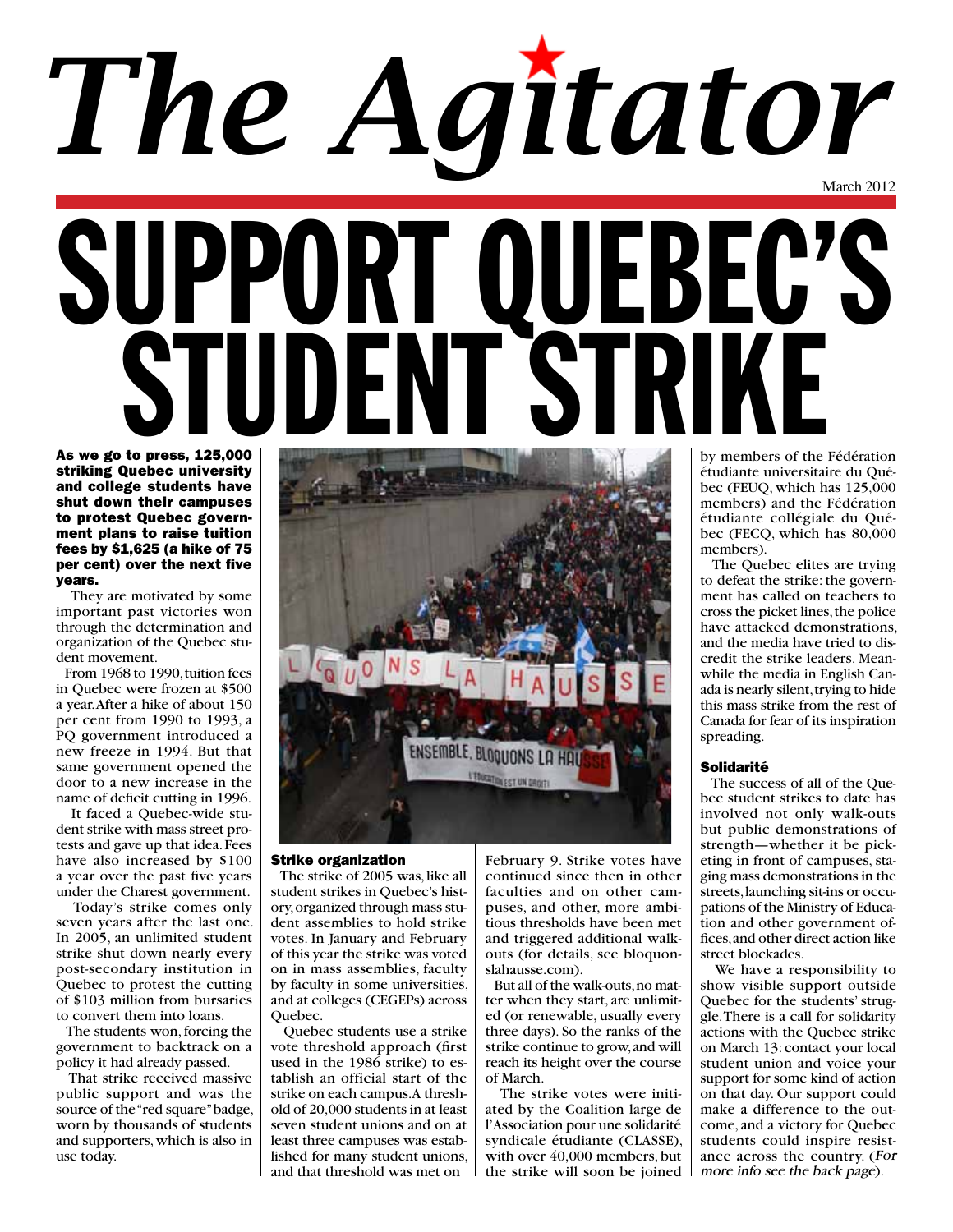## Can we stop war on Iran?

There are a number of myths surrounding the looming war on Iran: that Iran has nuclear weapons, that it's the largest threat to peace, and that the only way to promote peace is through the West imposing sanctions and war. One of the most dangerous myths, however, is that we can do nothing to stop a war.

 "People marched against the Iraq War and it went ahead anyways", people say, as if the antiwar movement accomplished nothing. But reviewing the history of the movement against the Iraq War provides valuable lessons to challenging the war on Iran.

#### US imperial ambitions

 To gauge the impact of the movement we need to first consider the overall aims of the war. At the end of the Cold War, US planners were were confronting a growing contradiction: the US had the largest military force in the world, but an economy in relative decline. As Henry Kissinger wrote:

 "The end of the Cold War has created what some observers have called a 'unipolar' or 'one superpower' world. But the US is actually in no better position to dictate the global agenda unilaterally than it was at the beginning of the Cold War... The United States will face economic competition of a kind it never experienced during the Cold War The domination of a single power of either Europe or Asia...remains a good definition of strategic danger to America... Such a grouping would have the capacity to outstrip America economically and, in the end, militarily."

 After 9/11 the US moved quickly ahead with plans outlined by the right-wing think tank Project for a New American Century. Wars on Afghanistan and Iraq were to be light footprints, followed immediately with wars on Iran, Syria and beyond. In 2001 NATO invaded Afghanistan, and by the summer of 2002 it became obvious that Iraq would be the next target.

#### Anti-war movement debates

 Global meetings and demonstrations began. In Canada, the G8 protests in Calgary provided the first meeting of groups across the country to plan out a strategy for the anti-war movement.

 We needed to build the biggest and broadest movement against war, and faced a number of pitfalls. Some, like the leadership of the NDP, were initially only opposed to a US war but would support a war under the UN, like the first Gulf War.

 Others believed we needed to equally condemn "islamic fundamentalism" or the regime of Saddam Hussein and US imperialism, as if they were similar threats. This was the position of the French anti-war movement, whose slogan "neither Bush nor BinLaden" played into Islamophobia and paralyzed the movement.

 Still others argued we had to not only oppose war but demand that the movement narrow itself to an explicitly antiimperialist position, or oppose all wars and all occupations. This would have reduced the movement to a small core, preventing it from winning over others through the process of mobilizing.

 Instead, the movement in Canada and most other countries adopted the position, "no war on Iraq"--which identified US imperialism as the greatest threat, opposed the war on principle (with or without the UN), and created the space for people to have other discussions along the way.

 On this simple basis of unity, people were able to build a large and principled anti-war movement on campuses, workplaces and neibourhoods.



#### Canadian anti-war timeline

 The first demos raising opposition to the war were on August 6, 2002--the anniversary of the atomic bombing of Hiroshima- -and were small but provided a base to build from.

 When school started, campus coalitions emerged from coast to coast, and then city-wide coalitions. On November 17 there were demos that brought thousands into the streets from coast to coast, and then in January tens of thousands.

 At the end of January, more than 500 students from 40 universities, colleges, high schools and CEGEPs converged in Toronto for a pan-Canadian student conference. This became the launching pad for March 5 day of strike and action on campuses, and a method to mobilize students for the February 15 demonstrations.

 February 15, 2003 was the largest mobilization in human history, which united 30 million people across the globe- even on Antarctica. There were demosntrations in 70 cities and towns across Canada and Quebec, including 40,000 in Vancouver, 70,000 in Toronto and 100,000 in Montreal.

 Still the Canadian government lobbied for war, with Prime Minister Jean Chretien pushing for a "Canadian compromise" that would delay the war for a month in order to give him time to get the UN on board.

 Then on March 15, a quarter of a million people demonstrated in Montreal, thanks to a major trade union mobilization, and two days later Chretien said Canada would not join the war.

 In other words, a campaign begun on campuses, which later involved workers, stopped Canada from going to war.

#### Assessment and prospects

 The war did go ahead, and was a predictable catastrophe for the people of Iraq. But the global anti-war movement had a huge impact.

 It isolated the US and emboldened resistance movements, creating a quagmire that has so far stopped the US from attacking Iran. In Europe the movement provoked a rift in NATO and forced Spain and Italy to withdraw, while forcing the Conservative party of Spain out of office. In Egypt, 30,000 occupied Tahrir Square, part of a growing wave of protests that converged in last year's revolution.

 In Canada the movement was successful despite Parliamentary configuration: the Liberal majority supported war, the Tory minority supported war, and small NDP intially supported a UN war. But the movement won the NDP to a principled position, divided the Liberals and forced the governemnt to say no to war.

 Now the economic crisis and costly quagmires have increased the contradiction of US imperialism, and the Arab spring has both challenged US-backed dictators and shown that oppressed nations can liberate themselves. In Canada there is a larger NDP in Parliament with the potential of magnifying the anti-war movement.

 We need to learn the lessons of 2003 and build a mass antiwar movement in campuses, neighbourhoods and workplaces. Regardless of the faults of the Iranian regime we need a principled opposition to war, which can connect with Harper and his austerity agenda. "No war on Iran", "Drop Harper, not bombs", and "Peace & Prosperity, not war & austerity."

Jesse McLaren, Toronto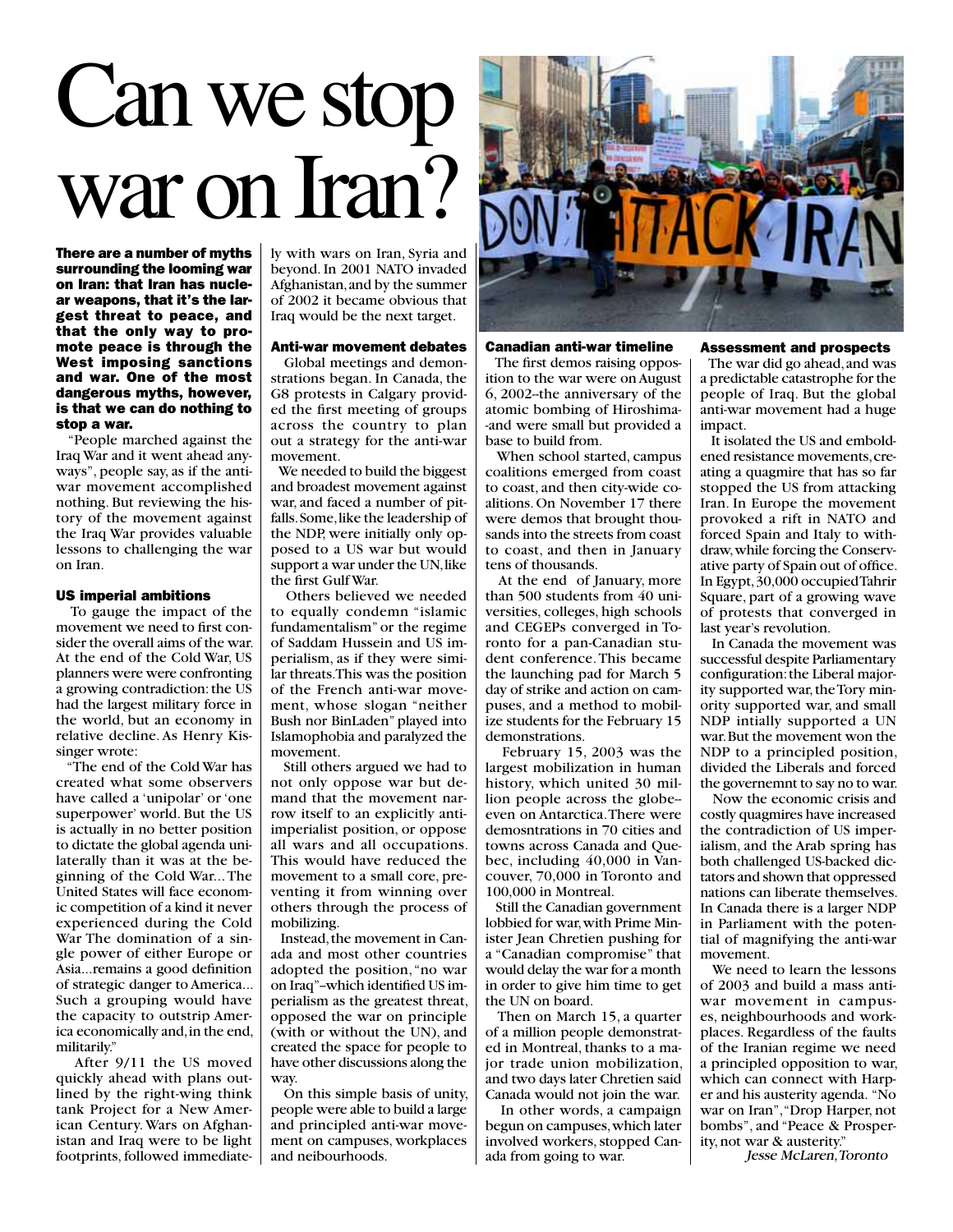# Peace and prosperity, not war and austerity

### BC teachers strike

As we go to press, BC teachers are on limited strike action and receiving solidarity from high school students in opposition to the government's attack on education standards and union rights.

 On February 28, Education Minister George Abbott introduced a bill, that if it is passed will impose a cooling off period until September. It seems that legislating an end to bargaining is only one objective.

 The bill allows the Education minister to appoint a mediator who is required to meet the net-zero mandate, and is also require to reach agreement on many of the governments concessions. In addition to imposing a two year wage freeze, it also stops teachers from bargaining class size and staffing levels. It also introduces stiff penalties for illegal strike action of up to \$475 per day for teachers, \$2,500 per day for union officers and a minimum of \$1.3 million per day from the union itself.

 This is very scary indeed perhaps a move à la Scott Walker, the Republican governor of Wisconsin who made similar attacks on US teachers.

 This bill is appalling. It is an affront to the right to free collective bargaining, the rights of employees to job security and due process rights, and the rights of children to a quality education in reasonable classroom conditions.

 BC teachers have been without a contract since June, and have been conducting limited job action since September, refusing to meet with administrators, supervise playground activities or prepare report cards. A recent poll found that a majority of BC residents support the teachers, and say that job action has not damaged classroom performance.

#### Tara Ehrcke, Victoria

### STOP THE WAR OF 2012: DON'T ATTACK IRAN

#### On February 23 a rally was organized to protest the looming war with Iran and the possibility of Canadian participation.

 More than 60 protesters gathered at the Human Rights Monument in the City of Ottawa and marched toward the Chateau Laurier where The Conference on defence and security was taking place. Key elements of the global military-industrial complex such as the Harper government and military commanders from Canada, the UK and the US converged on Ottawa for their annual general meeting.

 The anti-war rally organized under the slogan of "Peace and Prosperity not War and Austerity" was an occasion for Canadians to fight back against the Harper government's attempt to militarize Canada at the detriment of more pressing social and environmental issues.

 The March took the protesters to the doorsteps of the conference at Chateau Laurier for a mass die-in. Although this was the first Don't Attack Iran rally of the year, the protesters promised that they will continue their fight against the war machine in order to prevent a repetition of the Iraq debacle and the possible destabilisation of the entire region.

 On the weekend of March 3-4 anti-war rallies also took place, as Harper was meeting with Israeli Prime Minister Netanyahu to give his support for war. In Toronto hundreds marched despite the cold, with placards reading "Support Iranian people, by not bombing them", and "Drop Harper, not bombs". We need to spread these actions to stop the war. Deka Omar, Ottawa

Tidal wave of solidarity with Rio Tinto workers

#### Since they were brutally locked out by Rio Tinto Alcan (RTA) on December 30, 780 workers in Alma, Québec have been building a global wave of solidarity against a ruthless employer.

 The workers, members of Steelworkers local 9490, were locked out 24 hours before their collective agreement expired. A hundred and fifty security guards—many of whom spoke no French—kicked the workers out, not even allowing those who had been exposed to toxic beryllium to decontaminate themselves before being forced out.

 The fight at RTA's Alma plant is about contracting out. The company wants to move two-thirds of the 780 jobs to sub-contractors, who will be paid half of what the current employees receive. About 200 scabs are currently running the plant at about one-third capacity, and the company has obtained an injunction against picketing.

 The workers said "No" to contracting out, in defence of decent jobs for the region and for the future. And they have been spreading the message far and wide—and gaining inspiring support.

#### So-so-so, solidarité

 Workers from ABI in Bécancour, from US Steel in Hamilton, from RTA's port installations and from its operations in Kitimat, BC have pledged support. At a general meeting, the workers at the Rio Tinto plant in Kitimat voted to give \$60,000 per month to the Alma workers until their own contract with Rio Tinto comes up for renewal in July.

Union president Marc Maltais

and several other workers at the Alma plant began a world tour to build support, from Los Angeles to Utah, and from Australia to Europe.

 In Québec, they have joined striking students in Montreal and visited iron and titanium workers in Sorel-Tracy.

 They have received support from different federal and provincial MPs, but have yet to hear from anyone from Québec's Liberal government. So on February 23 they demonstrated outside a speech Prime Minister Jean Charest was giving at the convention centre in Jonquière, where they denounced the government's failure to act in support of the locked out workers. They also held a minute of silence to symbolically bury the credibility of RTA communications flak Claudine Gagnon, who has been busy concocting false allegations of vandalism against the locked-out workers.

 Steelworkers from Toronto went to Alma on March 5 to deliver solidarity and to show their support.

 On March 31, the lockedout RTA workers will host a global day of action in Alma. Los Angeles longshore workers have already pledged to send 11 members, and support is building across Québec for this show of solidarity.

 The support being generated by the strong determination of the Alma workers is reminiscent of the movement that developed around the strike by Inco miners in 1978. This fight deserves the support of every trade unionist in this country. Workers have taken punishing losses in recent fights at US Steel, Vale Inco, Electro-Motive and elsewhere.

 If these workers are given the means to outlast and out-organize RTA, whose Alma plant is one of the most profitable plants it owns, then workers everywhere will gain.

Michelle Robidoux, Toronto